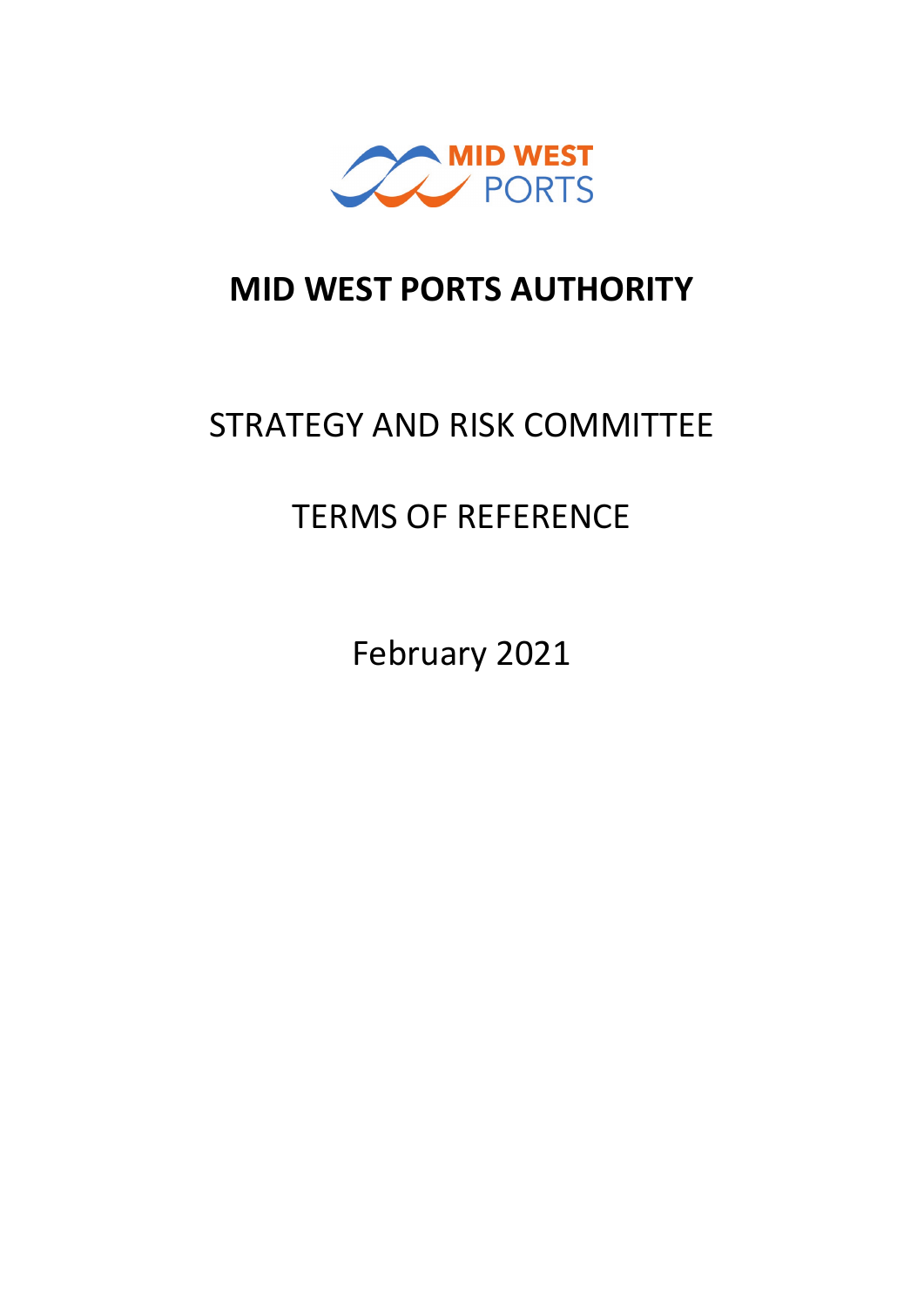# **Table of Contents**

| 1. The Mid West Ports Authority (MWPA) Strategy and Risk Committee3 |  |
|---------------------------------------------------------------------|--|
|                                                                     |  |
|                                                                     |  |
|                                                                     |  |
|                                                                     |  |
|                                                                     |  |
|                                                                     |  |
|                                                                     |  |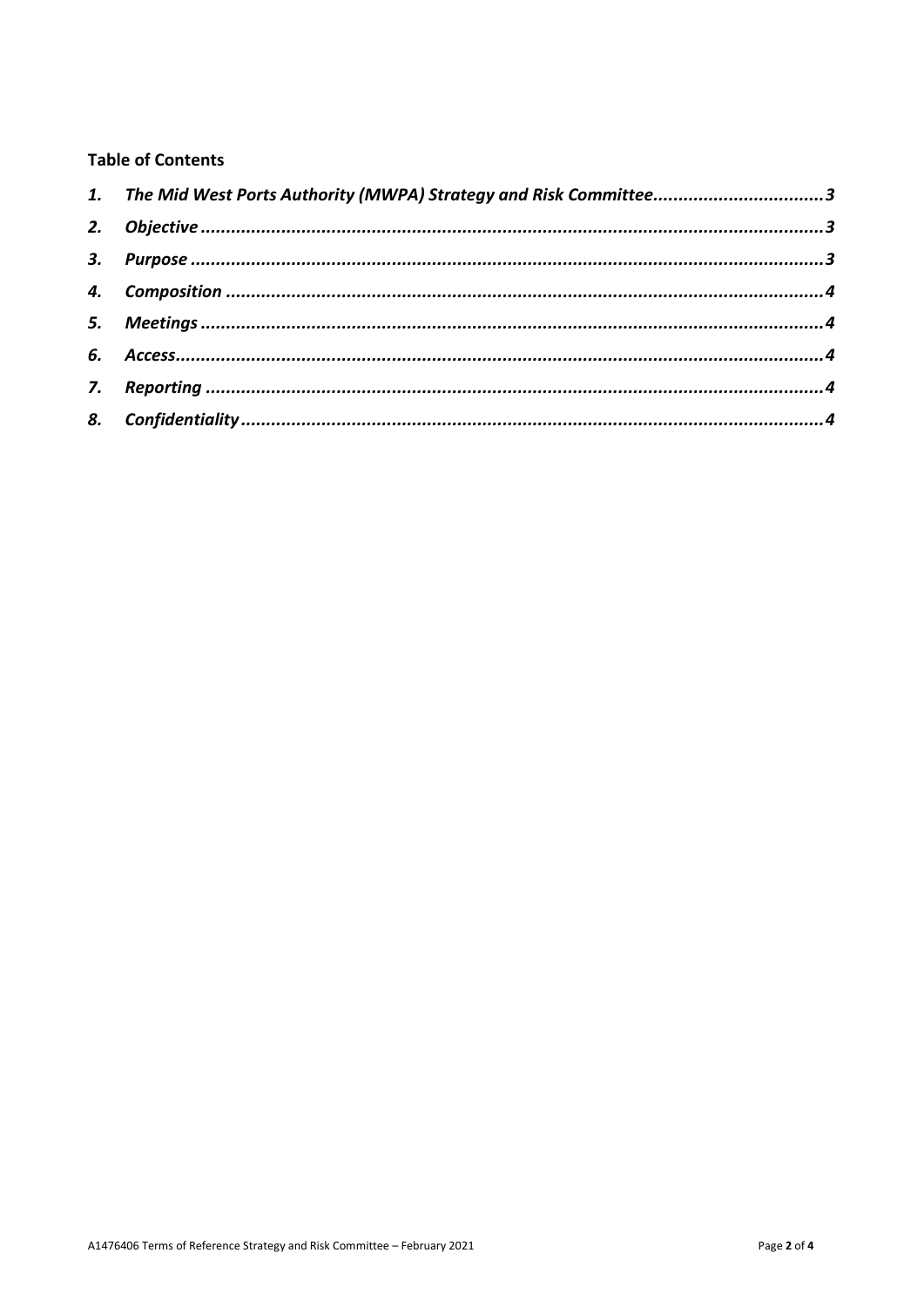#### <span id="page-2-0"></span>**1. The Mid West Ports Authority (MWPA) Finance and Audit Committee**

The MWPA Strategy and Risk Committee ("the Committee") is established by the MWPA Board ("the Board") under the *Port Authorities Act 1999*.

## <span id="page-2-1"></span>**2. Objective**

The main objective of the Committee is to provide strategic oversight of the development, implementation and monitoring of the strategic plan and strategic risk management at the MWPA.

### <span id="page-2-2"></span>**3. Purpose**

The main purpose of the Committee is to support the Board to meet the above objective. The Board authorises the Committee, through the Committee Chair, to achieve this objective. The Committee has responsibility to:

### **Strategic Planning**

- oversee the development of the Strategic Plan;
- monitor progress of the Strategic Plan against milestones & goals;
- ensure the Strategic Plan articulates MWPA's key strategic goals, outcomes and outputs;
- ensure operational plans and programmes of work define critical success factors and outline how key strategic goals and outcomes will be accomplished at all levels of the organisation; and
- agree and monitor Strategic Risks associated with the implementation of the Strategic Plan.

#### **Risk**

- review and recommend MWPA's Risk Appetite to the Board for approval;
- ensure that all relevant risks and opportunities are identified and mitigated through the Risk Management Framework;
- monitor changes to the MWPA Critical Operational and Strategic Risk Profiles;
- review and recommend to the Board for approval, the risk management and compliance framework across MWPA;
- evaluate the overall effectiveness of the internal control and risk management framework;
- review whether mitigating recommendations have been implemented by management;
- review the Risk Management Register for operational critical risks and the mitigating actions to reduce those risks;
- review Strategic Risks impacting the achievement of the Strategic Plan.
- monitor the performance of management in managing key risks to ensure compliance with all Government Regulations, the Board's and Management policies;
- monitor management's compliance with MWPA's workplace health & safety and environmental regulations and program;
- review the adequacy of MWPA's insurance program and recommend to the Board for approval the insurance program on an annual basis; and
- review and recommend to the Board for approval, all compliance and risk management related policies, of all activities conducted by Trade and Corporate Services, Sustainability and Safety, Landside and Marine Operations and Asset Development and Strategy

#### **Other**

- review the Committee's Terms of Reference on an annual basis and recommend any changes to the Board for approval; and
- review the Committee's own annual performance.